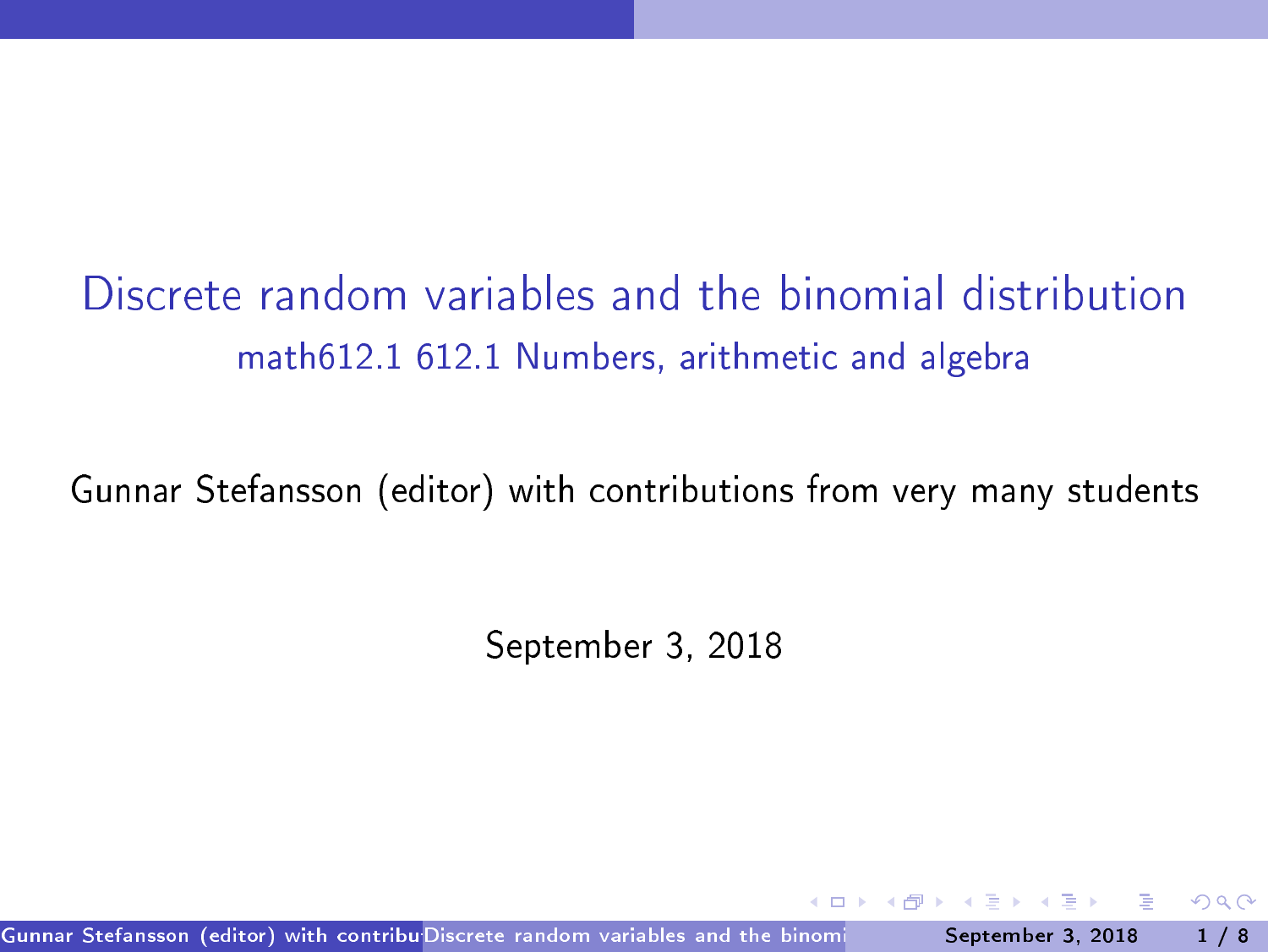## Simple probabilities

イロメ イ部メ イヨメ イヨメ

重

<span id="page-1-0"></span> $298$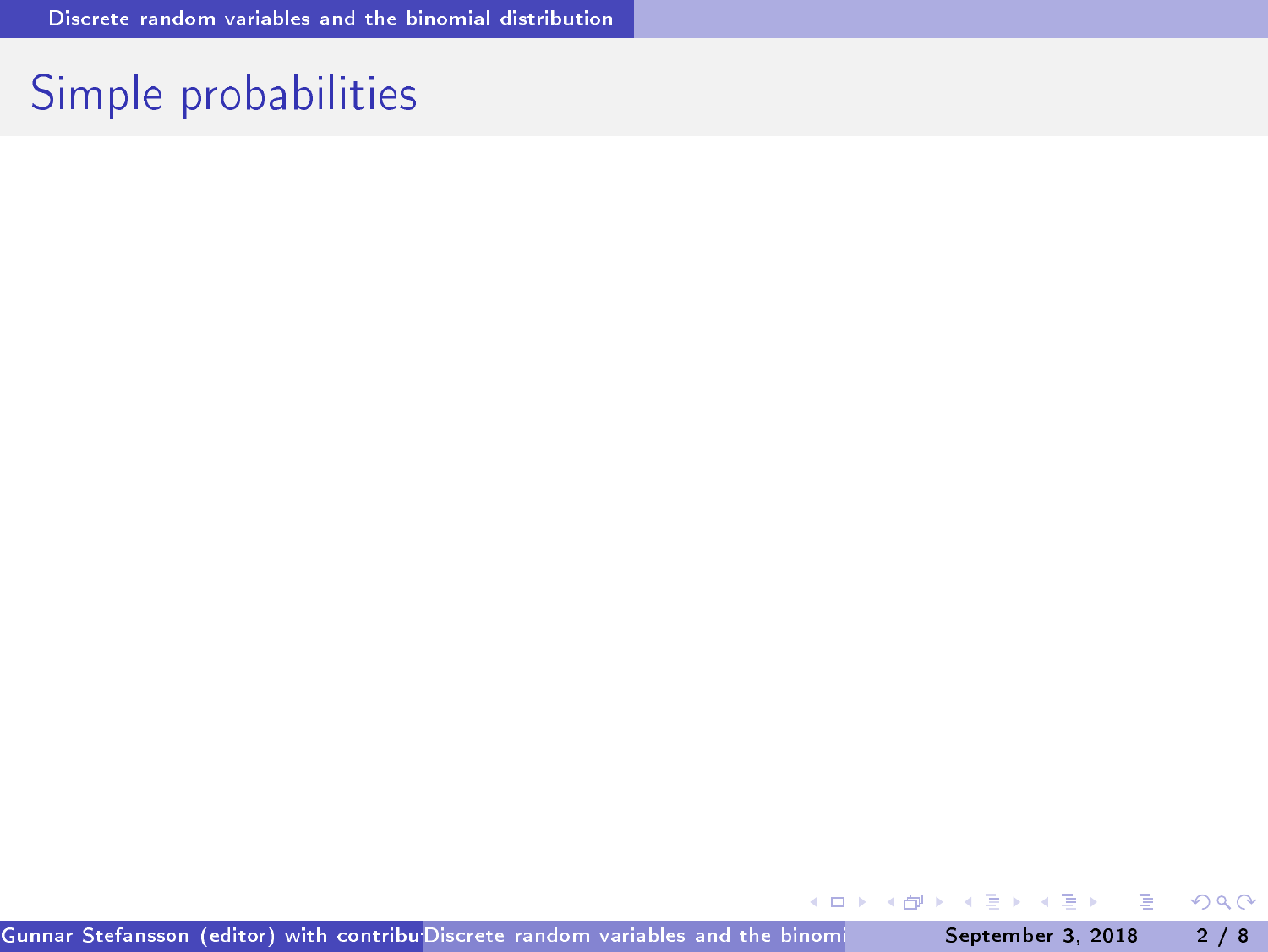#### Random variables

A random variable is a concept used to denote the outcome of an experiment before it is conducted.

<span id="page-2-0"></span>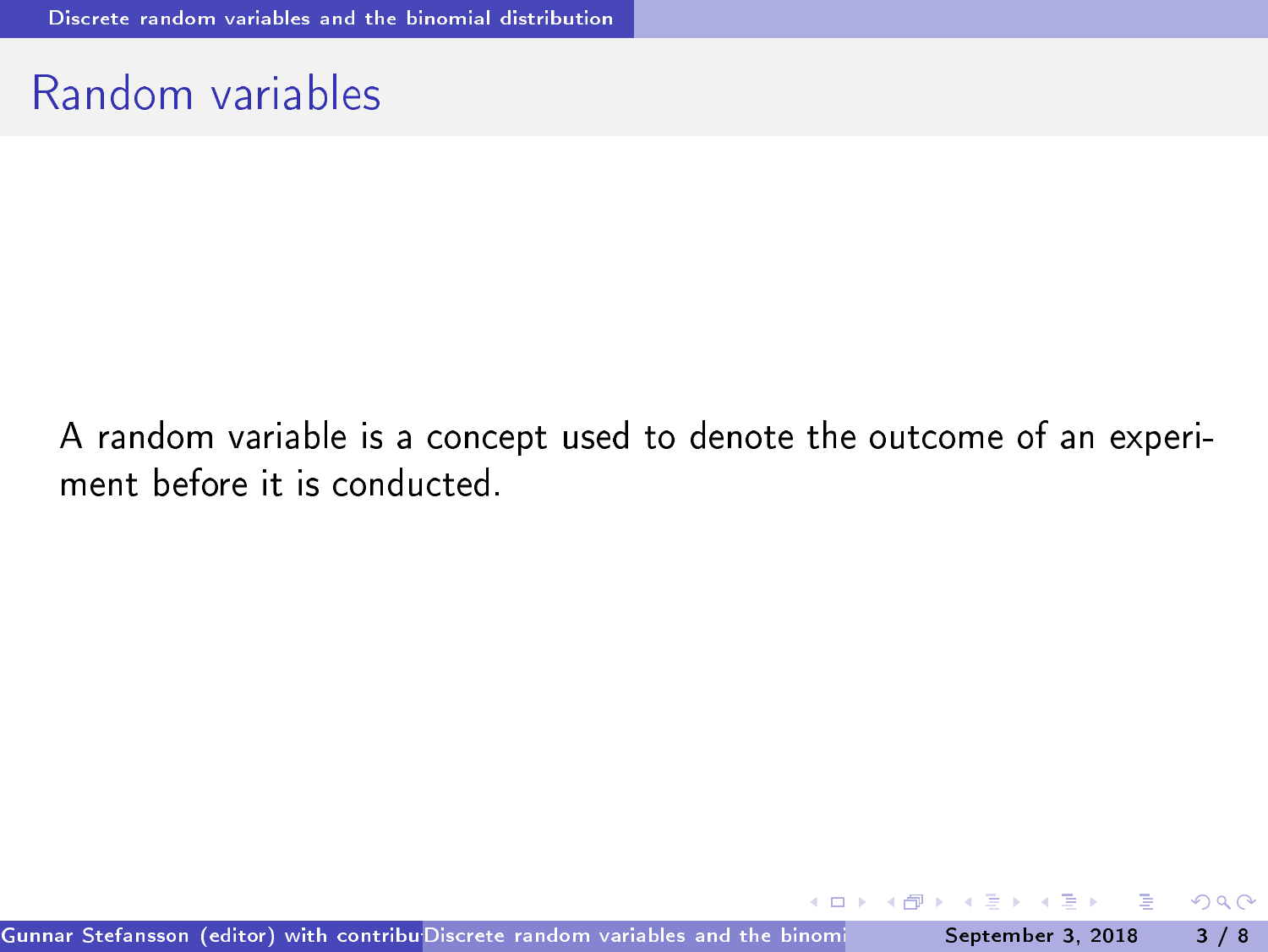#### Simple surveys with replacement

<span id="page-3-0"></span>If we randomly draw individuals (with repla
ement) and ask a question with two possible answers (positive or negative), then the number of positive Note that the same methodology is commonly used as an approximation when sampling is done without replacement.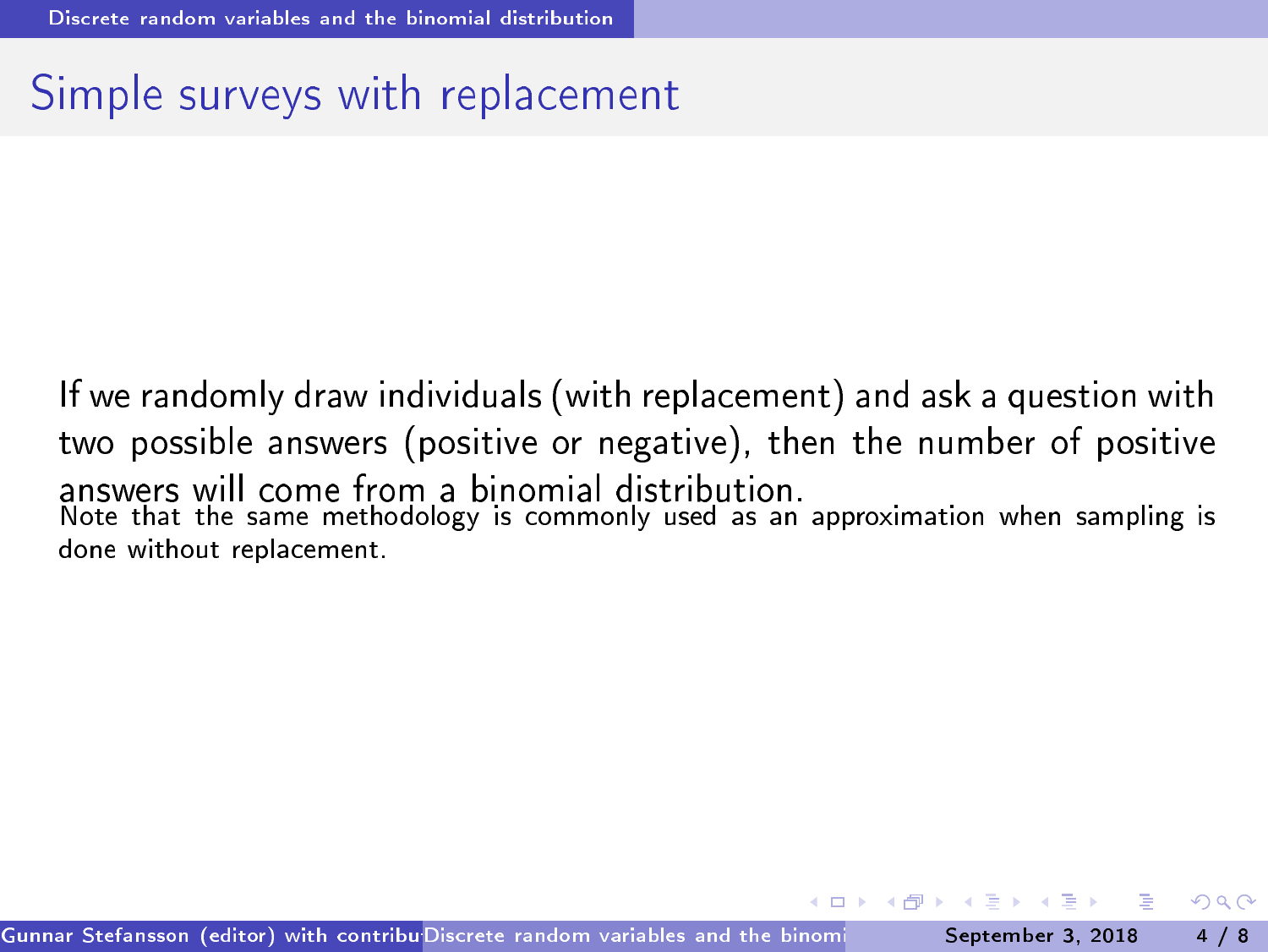## The binomial distribution

If we toss a biased coin  $n$  independent times, each with probability  $p$  of landing heads up, then the probability of obtaining  $x$  heads is

<span id="page-4-0"></span>
$$
\binom{n}{x} p^x (1-p)^{n-x}
$$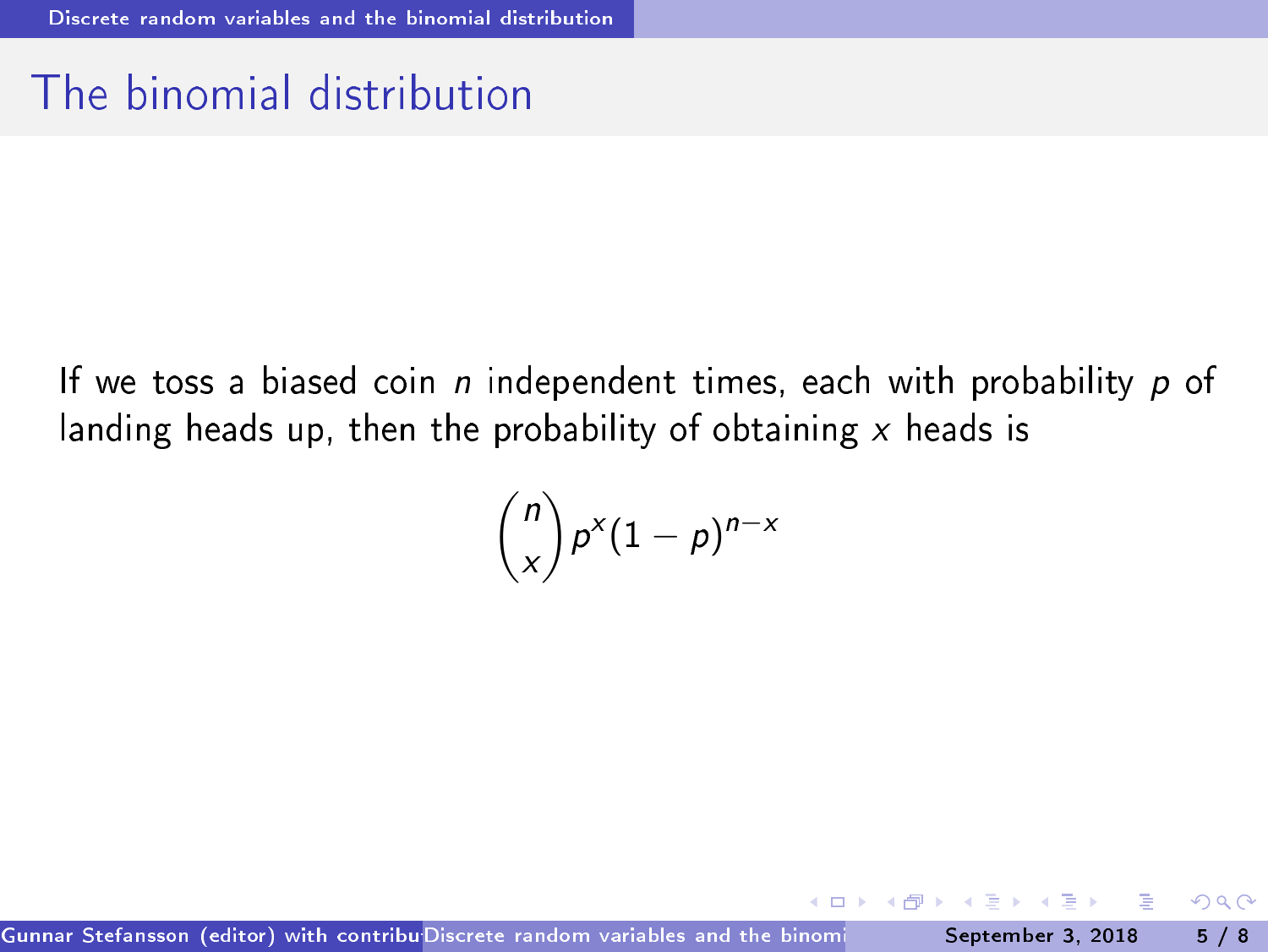# General dis
rete probability distributions

<span id="page-5-0"></span>A general discrete probability distribution can be described by a list of all possible out
omes and asso
iated probabilities.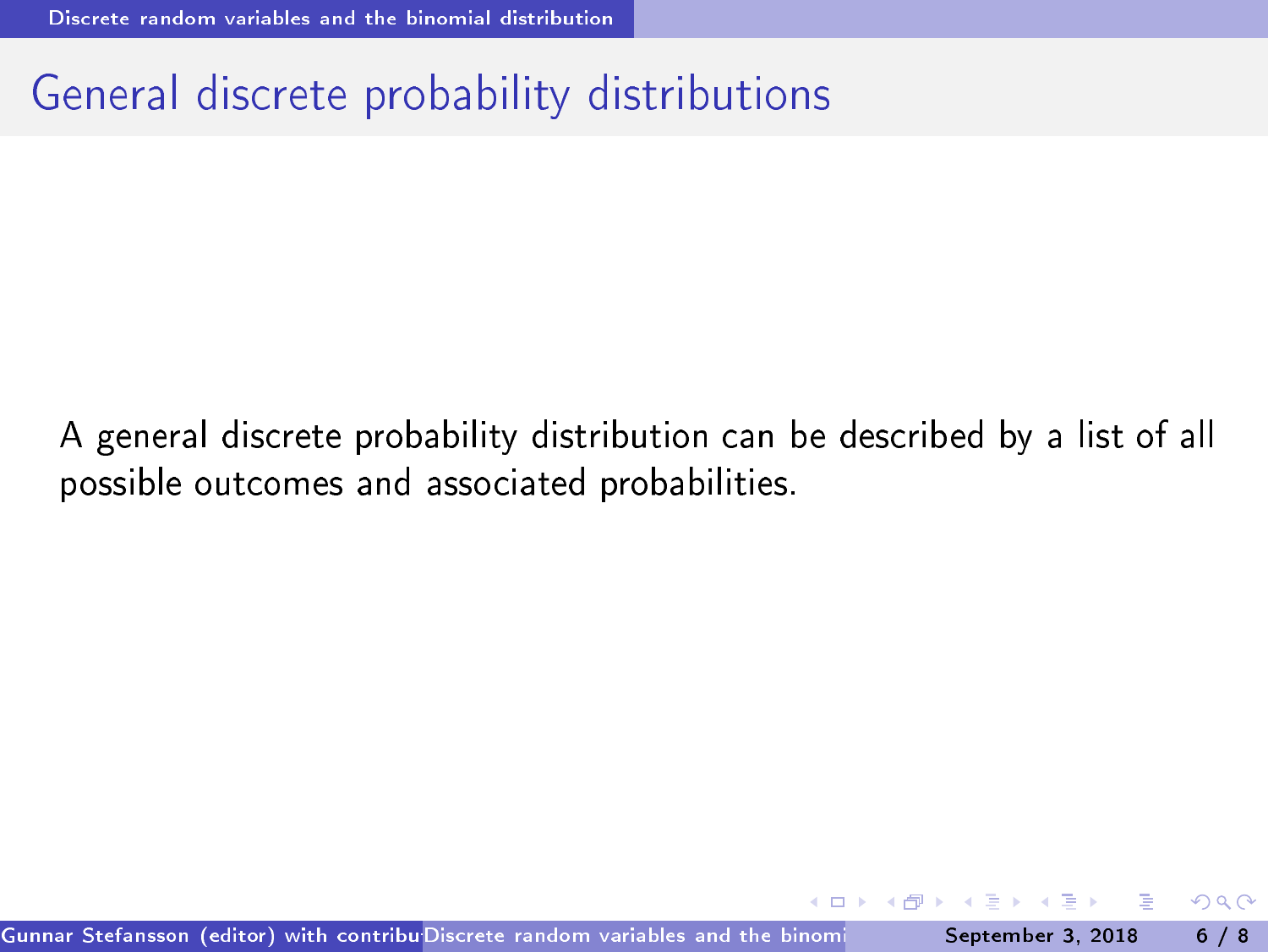### The expected value or population mean

<span id="page-6-0"></span>The expected value is the sum of the possible outcomes, weighted with the respective probabilities (discrete variable). Think of this in terms of an urn full of marbles, each labelled with number. an urn full of marbles, each international control of marbles, each international control of marbles, each international control of marbles, each international control of marbles, each international control of marbles, eac